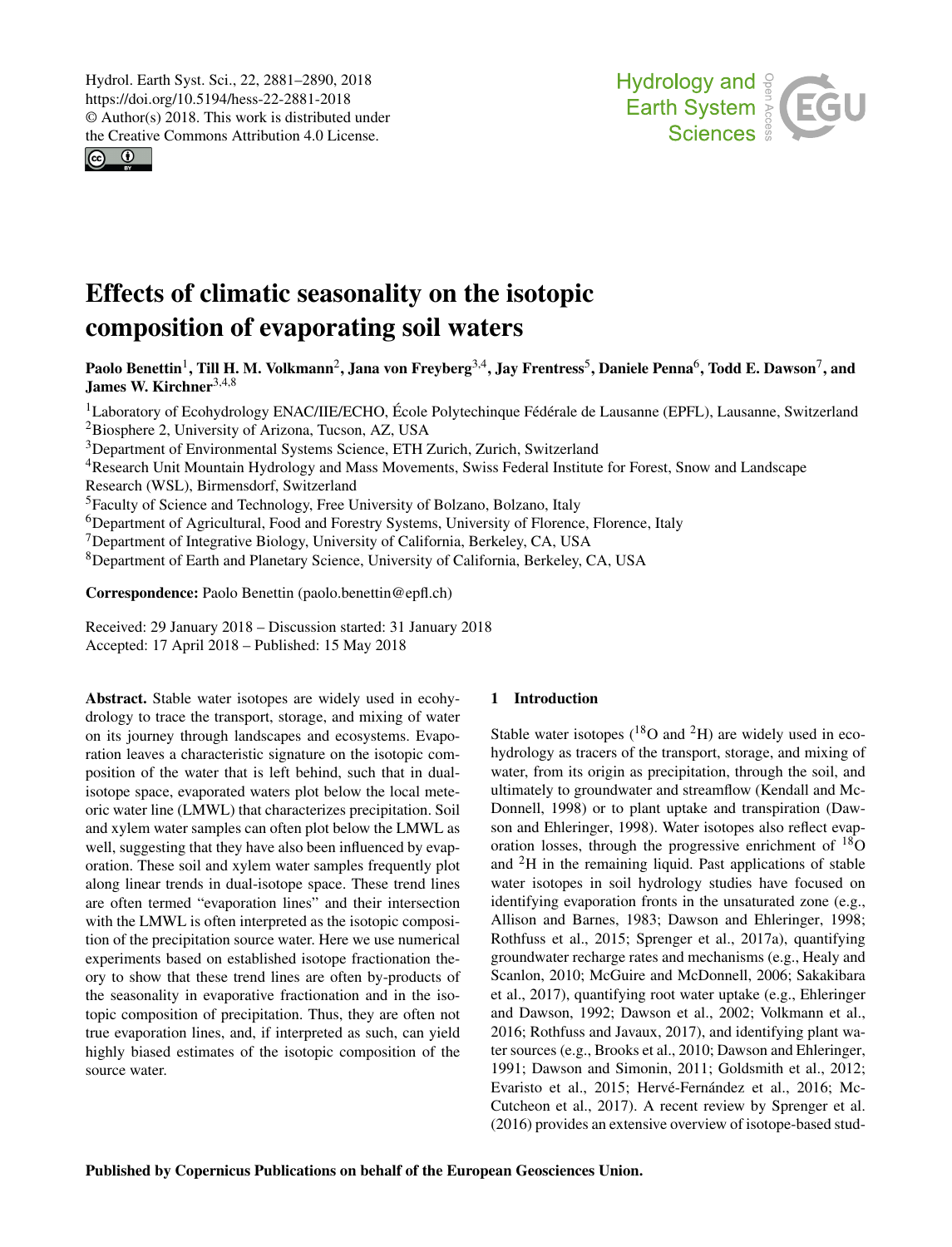<span id="page-1-0"></span>

**Figure 1.** Fractionation effects during evaporation from an open water body. (a) Heavier water molecules  $({}^{1}H^{2}H^{16}O, {}^{1}H^{18}_{2}O)$  break their bonds and evaporate less readily than lighter water molecules  $({}^1H_2^{16}O)$ , and thus have lower saturation vapor pressures. Heavier molecules bonds and evaporate less readily than lighter water molecules ( $T_2$  O), and thus have lower saturation vapor pressures. Freaver molecules vaporize faster than heavier water molecules. The ratios between the evaporation rates of the different water isotopologues (net of any condensation) determine the slope of the evaporation line describing the progressive isotopic enrichment of the liquid water that is left behind. (b) Progressive enrichment (dots B–D) of a water source (yellow star A). The evaporation line typically lies below the local meteoric water line (LMWL), at an angle that depends on the aridity and the isotopic composition of the atmosphere (and thus on the relative rates of re-condensation of each isotopologue). (a) was adapted from [Leibundgut et al.](#page-9-9) [\(2009\)](#page-9-9).

ies in the unsaturated zone. When expressed in the conventional  $\delta$  notation and displayed together in a so-called dual-isotope plot (e.g., Fig. [1\)](#page-1-0), variations in  $\delta^{18}$ O and  $\delta^2$ H in precipitation at any given location will typically exhibit a strong linear correlation [\(Craig,](#page-8-11) [1961;](#page-8-11) [Dansgaard,](#page-8-12) [1964\)](#page-8-12) termed the local meteoric water line (LMWL). As a water parcel evaporates, its isotopic composition will evolve along an evaporation line where the slope is determined by the relative evaporation rates of the different water isotopologues (Fig. [1\)](#page-1-0). This evaporation line will generally have a shallower slope than the LMWL.

Soil and xylem water samples also often lie at an angle to the LMWL, and are frequently well described by linear fits (e.g., [Brooks et al.,](#page-8-5) [2010;](#page-8-5) [Dawson and Simonin,](#page-8-7) [2011;](#page-8-7) [Gold](#page-8-8)[smith et al.,](#page-8-8) [2012;](#page-8-8) [Evaristo et al.,](#page-8-9) [2015\)](#page-8-9). If these lines are evaporation lines, then extrapolating them to their intersection with the LMWL should yield the original composition of the pre-evaporation source water. Exactly this strategy has been used to infer source water compositions for soil water and xylem water (e.g., [Evaristo et al.,](#page-8-9) [2015;](#page-8-9) [Hervé-Fernández](#page-8-10) [et al.,](#page-8-10) [2016;](#page-8-10) [Javaux et al.,](#page-9-10) [2016\)](#page-9-10), as well as groundwater (e.g., [Dogramaci et al.,](#page-8-13) [2012\)](#page-8-13) and stream water (e.g., [Telmer and](#page-9-11) [Veizer,](#page-9-11) [2000\)](#page-9-11). Information on the source water composition is then typically used to draw conclusions about water cycling processes in the study systems. This inference should be valid if the evaporated samples all originate from a single source water.

But what if they don't? Is a linear trend, alone, sufficient evidence that the trend is actually an evaporation line? To date, no benchmark experiment has tested whether, and under

what conditions, the trend line passing through fractionated soil water samples correctly identifies their source water.

Here we use simple numerical experiments, based on established isotope fractionation theory, to model the isotopic evolution of seasonally varying precipitation inputs, under the influence of seasonally varying evaporation processes. These simulations show that the resulting evaporated samples often fall along well-defined linear trends that are markedly different from evaporation lines, and therefore do not point to any meaningful source water composition.

# <span id="page-1-2"></span>2 Materials and methods

We simulated the isotopic composition of evaporating soil waters using equations based on the simple and widely used linear resistance model of [Craig and Gordon](#page-8-14) [\(1965\)](#page-8-14). We then introduced the effect of climatic seasonality by applying these equations to seasonally varying isotopic sources and atmospheric conditions.

## 2.1 Evaporative fractionation in open water and soils

The [Craig and Gordon](#page-8-14) [\(1965\)](#page-8-14) model estimates the joint effect of equilibrium and kinetic isotopic fractionation during the phase transition from liquid water to vapor. When resistance to transport in the liquid phase is neglected, the isotopic composition of the water vapor flux can be expressed as follows:

<span id="page-1-1"></span>
$$
\delta_{\rm E} = \frac{\left(\delta_{\rm L} - \varepsilon^{+}\right)/\alpha^{+} - h \cdot \delta_{\rm A} - \varepsilon_{\rm k}}{1 - h + 10^{-3} \cdot \varepsilon_{\rm k}},\tag{1}
$$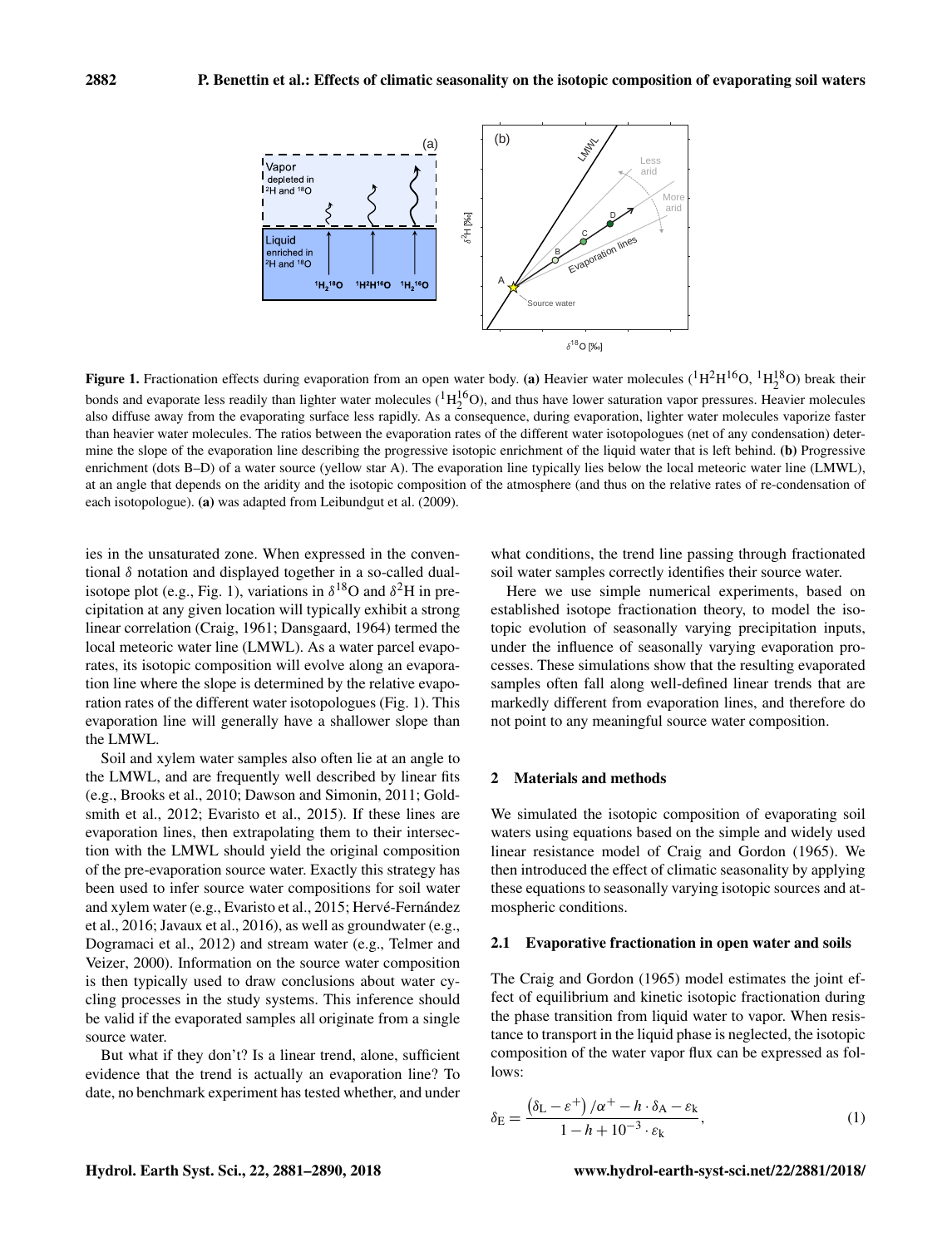where  $\delta_{\rm L}$  and  $\delta_{\rm A}$  indicate the isotopic compositions of the evaporating surface and the atmosphere,  $h$  is the relative humidity of the atmosphere,  $\alpha^+$  and  $\varepsilon^+$  are equilibrium fractionation factors, and  $\varepsilon_k$  is a kinetic fractionation factor. Here (and elsewhere in this paper),  $\delta$  values and fractionation factors may refer to either hydrogen or oxygen isotopes unless otherwise noted. The  $\delta$  notation expresses water isotope ratios as deviations, in parts per thousand, from Vienna Standard Mean Ocean Water [\(Kendall and Caldwell,](#page-9-12) [1998\)](#page-9-12).

The equilibrium fractionation factor  $\alpha^+$  (-) describes differences between the isotopic compositions of liquid and vapor phases at isotopic equilibrium, and is expressed here as the super-ratio of liquid to vapor isotope ratios. Its value is slightly larger than one, reflecting the fact that lighter molecules break their bonds more readily and thus are more abundant in the vapor phase. The values of  $\alpha^+$  can be computed as a function of temperature  $T(K)$  using the wellestablished experimental results by [Horita and Wesolowski](#page-9-13) [\(1994\)](#page-9-13):

$$
10^3 \ln \left[ \alpha^+ \binom{2\mathrm{H}}{2} \right] = 1158.8 \left( T^3 / 10^9 \right) - 1620.1 \left( T^2 / 10^6 \right) + 794.84 \left( T / 10^3 \right) - 161.04 + 2.9992 \left( 10^9 / T^3 \right) (2) 10^3 \ln \left[ \alpha^+ \binom{18}{3} \right] = -7.685 + 6.7123 \left( 10^3 / T \right) - 1.6664 \left( 10^6 / T^2 \right) + 0.3504 \left( 10^9 / T^3 \right). (3)
$$

The equilibrium isotopic separation between liquid and vapor is then computed as  $\varepsilon^+ = (\alpha^+ - 1) 10^3$  (%o).

The kinetic fractionation factor  $\varepsilon_k$  quantifies isotopic effects during net evaporation associated with the higher diffusivities of isotopically lighter molecules. Variations in  $\varepsilon_k$  are generally dominated by the relative humidity  $(h)$  of the air overlying the evaporating surface. Several expressions have been derived specifically for  $\varepsilon_k$  in soils (see [Mathieu and](#page-9-14) [Bariac,](#page-9-14) [1996;](#page-9-14) [Soderberg et al.,](#page-9-15) [2012\)](#page-9-15). Here we use a simplified expression given as [\(Gat,](#page-8-15) [1996;](#page-8-15) [Horita et al.,](#page-9-16) [2008\)](#page-9-16)

$$
\varepsilon_{k} = \theta n (1 - h) (1 - D_{i}/D) 10^{3} \, (\%_{o}). \tag{4}
$$

The weighting term  $\theta$  (–) accounts for the possible influence of the evaporation flux on the ambient moisture, and is usually assumed to equal one for small water bodies [\(Gat,](#page-8-15) [1996\)](#page-8-15). The term  $D_i/D$  is the ratio between the diffusivities of the heavy and light isotopes. Commonly accepted val-ues are provided by [Merlivat](#page-9-17) [\(1978\)](#page-9-17):  $D_i/D(^2H) = 0.9755$ and  $D_i/D({}^{18}O) = 0.9723$ . The term  $n(-)$  accounts for the aerodynamic regime above the evaporating liquid–vapor interface. It ranges from  $n = 0.5$  (fully turbulent transport that reduces kinetic fractionation, appropriate for lakes or saturated soil conditions) to  $n = 1$  (fully diffusive transport, appropriate for very dry soil conditions). According to Eq. [\(4\)](#page-2-0), in a dry atmosphere  $(h = 0)$ , the kinetic fractionation factor is roughly 12.2–24.5% for  $\varepsilon_k$ (<sup>2</sup>H) and 13.8–27.7% for  $\varepsilon_{\rm k}({}^{18}{\rm O}).$ 

We now consider the case of an isolated volume of water with initial isotopic composition  $\delta_0$  that evaporates into the atmosphere. As evaporation is the only flux, the remaining liquid volume decreases over time (a case sometimes referred to as a "desiccating" water body). We use  $x$  (–) to represent the fraction of the initial volume that has evaporated. The fraction remaining as liquid thus equals  $1 - x$ . Assuming that the fractionation factors do not change during the evaporation process, the equation describing the isotopic composition of the residual liquid  $\delta$ <sub>L</sub> is [\(Gonfiantini,](#page-8-16) [1986\)](#page-8-16)

<span id="page-2-1"></span>
$$
\delta_{\mathcal{L}} = \left(\delta_0 - \delta^*\right) \left(1 - x\right)^m + \delta^*,\tag{5}
$$

where  $\delta^*$  [(‰) represents the limiting isotopic composition (i.e., the composition that the desiccating water volume would approach upon drying up) and the term  $m(-)$ is referred to as "temporal enrichment slope" [\(Gibson et al.,](#page-8-17) [2016\)](#page-8-17). These two terms can be computed as follows:

$$
\delta^* = \left(h\delta_A + \varepsilon_k + \varepsilon^+/\alpha^+\right) / \left(h - 10^{-3} \cdot \left(\varepsilon_k + \varepsilon^+/\alpha^+\right)\right) \tag{6}
$$

<span id="page-2-3"></span>and

$$
m = \left(h - 10^{-3} \cdot \left(\varepsilon_{k} + \varepsilon^{+}/\alpha^{+}\right)\right) / \left(1 - h + 10^{-3} \cdot \varepsilon_{k}\right). \quad (7)
$$

Equation [\(5\)](#page-2-1) can represent an isolated volume of precipitation with initial isotopic composition  $\delta_P$  that progressively evaporates into an atmosphere with an isotopic composition of  $\delta_A$ . If the isotopic composition of the atmospheric vapor is unknown, it is common to assume that it is in equilibrium with precipitation [\(Gibson et al.,](#page-8-18) [2008\)](#page-8-18):

<span id="page-2-2"></span>
$$
\delta_{\rm A} = \left(\delta_{\rm P} - \varepsilon^+\right) / \alpha^+.\tag{8}
$$

<span id="page-2-0"></span>As an introductory example, we modeled the isotopic evolution of an individual water volume by implement-ing Eqs. [\(1\)](#page-1-1)–[\(8\)](#page-2-2) with parameters  $T = 20^{\circ}$  (C),  $h = 0.75$  and  $n = 1$ . Figure [2](#page-3-0) illustrates the resulting increase in the hydrogen and oxygen  $\delta_{\rm L}$  of the residual water during the evaporation process. The dual-isotope plot (Fig. [2c](#page-3-0)) shows the simultaneous behavior of the hydrogen and oxygen isotope ratios. As more of the water evaporates, the composition of the residual liquid gradually departs from the LMWL following a nearly linear trajectory. This trajectory is termed the evaporation line. Depending on the atmospheric parameters used in Eqs.  $(1)$ – $(8)$ , the slopes of evaporation lines will typically range from 2.5 to 5, markedly shallower than typical meteoric water lines, which usually have slopes of roughly 8 [\(Kendall and Caldwell,](#page-9-12) [1998\)](#page-9-12).

# 2.2 Accounting for the seasonality of atmospheric variables

The degree of evaporative fractionation will vary seasonally, reflecting seasonal changes in temperature and relative humidity. The isotopic composition of precipitation will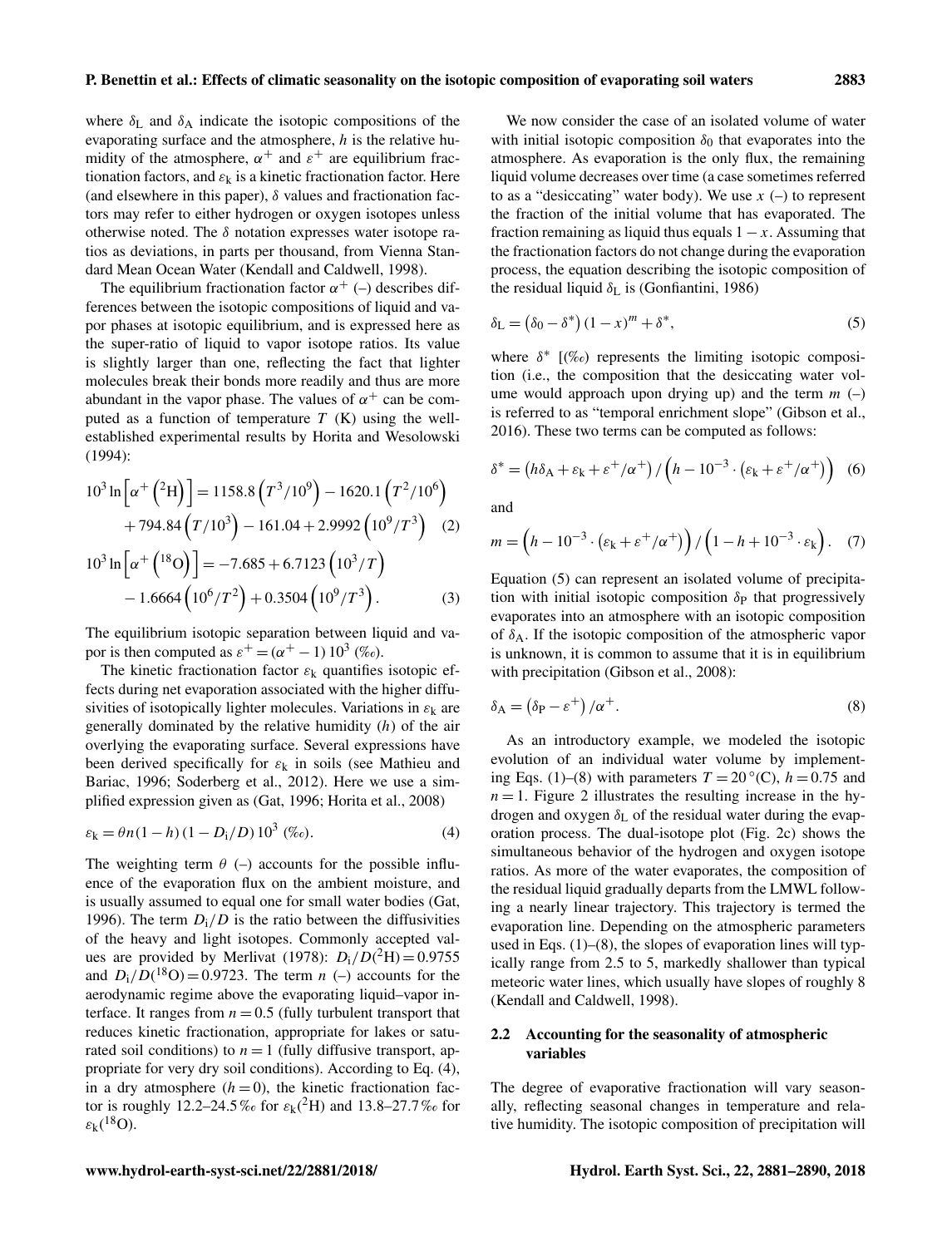<span id="page-3-0"></span>

Figure 2. Introductory example showing the evolution of the isotopic composition of residual water  $\delta_L$  for the case of an isolated volume of precipitation that evaporates into the atmosphere. The initial composition (source water)  $\delta_0 = \delta_P$  is  $-6\%$  (for  $\delta^{18}$ O) and  $-38\%$  (for  $\delta^2$ H). (a) and (b) show the oxygen and hydrogen isotopic composition for increasing fractions of evaporation (decreasing fraction of residual liquid) as they approach the limiting composition, while (c) shows the same isotope effects in a dual isotope plot.

also vary seasonally, reflecting seasonal shifts in moisture sources, air mass trajectories, and cloud processes [\(Craig and](#page-8-14) [Gordon,](#page-8-14) [1965;](#page-8-14) [Rozanski et al.,](#page-9-18) [1993\)](#page-9-18). With this in mind, we explore how these two seasonal patterns jointly shape the isotopic composition of the residual liquid remaining after rainfall partly evaporates from a soil.

We consider a 12 month period and for each month we use the mean isotopic composition of precipitation as source water for the model outlined above. Each month's precipitation then undergoes a seasonally varying amount of evaporation, and the isotopic composition of the residual water is determined separately for each month using Eqs. [\(2\)](#page-2-3)–[\(8\)](#page-2-2), along with that month's average temperature and relative humidity. In this approach, the isotopic composition of monthly residual water depends only on precipitation and evaporation during the same month. This simplified approach does not explicitly account for in-soil mixing processes, whose effects are discussed in Sect. [3.](#page-3-1)

We apply this approach to real-world weather and precipitation data from the Vienna Hohe Warte station, Austria. The full isotopic dataset is freely available, along with temperature and vapor pressure data, from the Global Network of Isotopes in Precipitation (GNIP Database), provided by IAEA/WMO and accessible at: [https://nucleus.iaea.org/](https://nucleus.iaea.org/wiser) [wiser.](https://nucleus.iaea.org/wiser) From GNIP we obtained long-term mean monthly values of precipitation  $\delta^{18}O$  at Hohe Warte, along with mean monthly air temperatures and vapor pressures, from which we calculated mean monthly relative humidities. Rather than using the precipitation  $\delta^2$ H values from GNIP, we instead computed them from  $\delta^{18}$ O using the equation for the LMWL at Hohe Warte:  $\delta^2 H = 2.12 + 7.45 \delta^{18} O$ . This ensured that

each precipitation sample plotted exactly on the LMWL, thus aiding visualization.

The long-term mean monthly time series exhibit pronounced seasonality (Fig. [3\)](#page-4-0). The seasonal temperature excursion is about 20 °C, and monthly average  $\delta^{18}O$  ranges from  $-13\%$  in winter to  $-6\%$  in summer. The relative humidity ranges from roughly 0.85 in winter to 0.65 in spring and summer.

To investigate the effect of seasonality in evaporation rates on residual liquid composition, we represented the evaporation-to-precipitation fraction (the variable  $x$ ) by sinusoidal cycles with different amplitudes and timing. We did not consider transpiration fluxes, since the isotopic effects of transpiration are generally considered to be negligible. Moreover, to keep the example simple, we did not consider the seasonality of precipitation flux, although this could be easily included. The parameter  $n$  in Eq. [\(4\)](#page-2-0) was fixed at 0.75 throughout the year. A numerical code to implement Eqs.  $(1)$ – $(8)$  and apply them to the case of seasonal sources and climatic conditions is freely available at <https://github.com/pbenettin/evaporation-lines> and provided in the Supplement.

#### <span id="page-3-1"></span>3 Results

### 3.1 Seasonal patterns in evaporated soil waters

The isotopic compositions of different source waters (mean monthly values of precipitation from the Vienna Hohe Warte station) and of the residual liquid water after evaporation (computed through Eqs. [2](#page-2-3)[–8\)](#page-2-2) are shown in dual-isotope space in Fig. [4.](#page-5-0) For this figure, we generated two hypothet-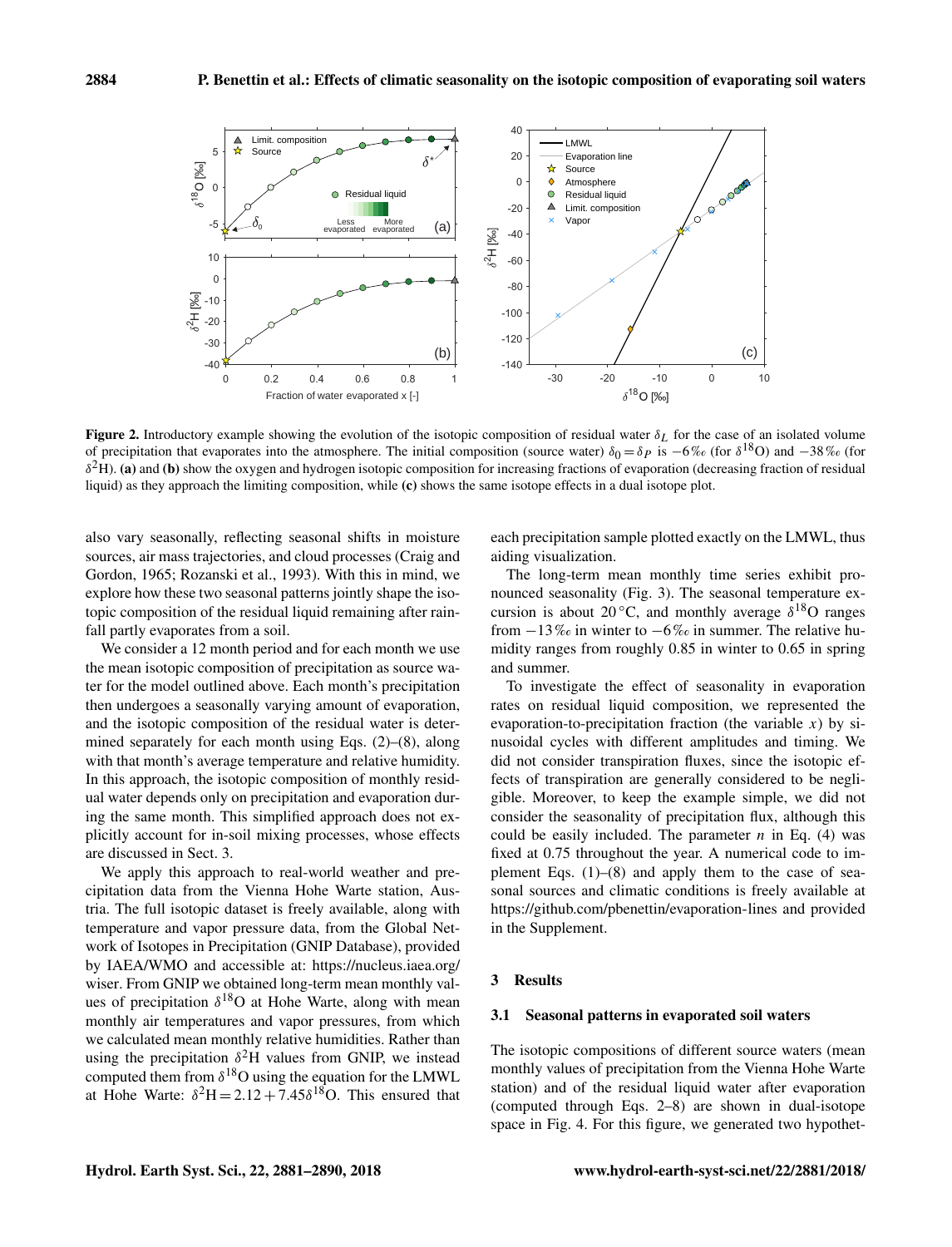<span id="page-4-0"></span>

Figure 3. Long-term mean monthly air temperature (a), relative humidity (b) and oxygen isotopic composition in precipitation (c) for the station Vienna Hohe Warte, Austria.

ical evaporation cycles, both peaking in July and having the same mean value  $\bar{x}$  of 0.10 (–) but with different degrees of seasonality. The weakly seasonal cycle had a peak-to-peak amplitude of just 0.02, and the more strongly seasonal cycle had an amplitude of 0.16. These  $x$  values are modest, representing conditions of limited evaporation that may be found in many temperate regions.

The source waters (shown as yellow stars) vary along the LMWL reflecting the seasonal variability of atmospheric moisture sources and conditions, with isotopically lighter precipitation during colder months. The simulated residual water samples (shown as green dots) plot below the LMWL, with summer samples plotting farther from the LMWL than winter samples, reflecting their greater evaporative enrichment. The evaporation lines connecting individual source waters and residual waters are longer and shallower in summer than in winter, reflecting seasonal differences in temperature, relative humidity, and evaporated fraction  $x$ . As a result, the summer residual water samples plot farther away from the LMWL than the winter samples do, by an amount that reflects the seasonality in the evaporation process. The residual water samples follow a nearly linear trend (shown

as a dashed line), which is markedly steeper than the evaporation lines for the individual source waters (shown as grey lines). The slopes of the evaporation lines range from 3.1 to 3.4; by contrast, the trend lines for the residual waters have slopes of 6.1 (Fig. [4a](#page-5-0)) and 7.1 (Fig. [4b](#page-5-0)), close to the assumed LMWL slope of 7.45. Note that whenever the residual water trend line has a slope that is close to that of the LMWL, the location of the intersection between these two lines will be highly uncertain.

Because the simulated residual water samples can be fitted easily with a simple trend line, it may seem logical to interpret this trend line as an evaporation line, and to infer an apparent source water end-member from its intersection with the LMWL. In the case of an isolated water parcel that is progressively evaporated (as in Fig. [2c](#page-3-0)), this approach could yield a reasonable estimate of the original source water. However, when residual water samples do not come from a single source, the trend line is not an evaporation line, and the intercept of this trend with the LMWL can lie far away from the average source water (Fig. [4a](#page-5-0)); the intercept can even lie far outside the range of all the source waters (Fig. [4b](#page-5-0)).

Figure [5](#page-5-1) illustrates how different degrees of seasonality in evaporation patterns may yield different trend lines in residual water samples, with different intercepts with the LMWL. The individual source waters and evaporation lines are the same as in Fig. [4.](#page-5-0) The five trend lines in Fig. [5](#page-5-1) are associated with different seasonal evaporation cycles, which feature similar low evaporation fractions in winter (roughly  $x = 0.04$ , but different evaporation fractions in summer (roughly  $x = 0.15$  to  $x = 0.60$ ). The evaporation cycles with higher summer peaks correspond to trend lines with shallower slopes and less negative intersections with the LMWL. All of the intersections lie far from the true mean source water; indeed none of them lie within the range of the individual monthly source waters.

If the seasonal cycle of evaporative fractionation is not in phase with the seasonal cycle in source water composition (that is, if the most strongly fractionated sample is not also the one with the heaviest initial isotopic signature), the residual water samples will trace out a hysteresis loop. In Fig. [6,](#page-5-2) the source waters are the same as those in Fig. [4,](#page-5-0) but the seasonal evaporation cycle has been shifted by two months. The width of the resulting hysteresis loop depends on the amplitude of the seasonal cycle in evaporation, and how far out of phase it is with the seasonal cycle in precipitation isotopes. Even where such hysteresis loops exist in nature, they may be difficult to detect due to measurement uncertainties and environmental noise.

#### 3.2 Mixtures of evaporated soil waters

In Figs. [4](#page-5-0)[–6,](#page-5-2) each residual water sample is derived from a discrete monthly precipitation source water sample. Realworld soil waters, by contrast, can be expected to contain mixtures of waters with different ages, and thus different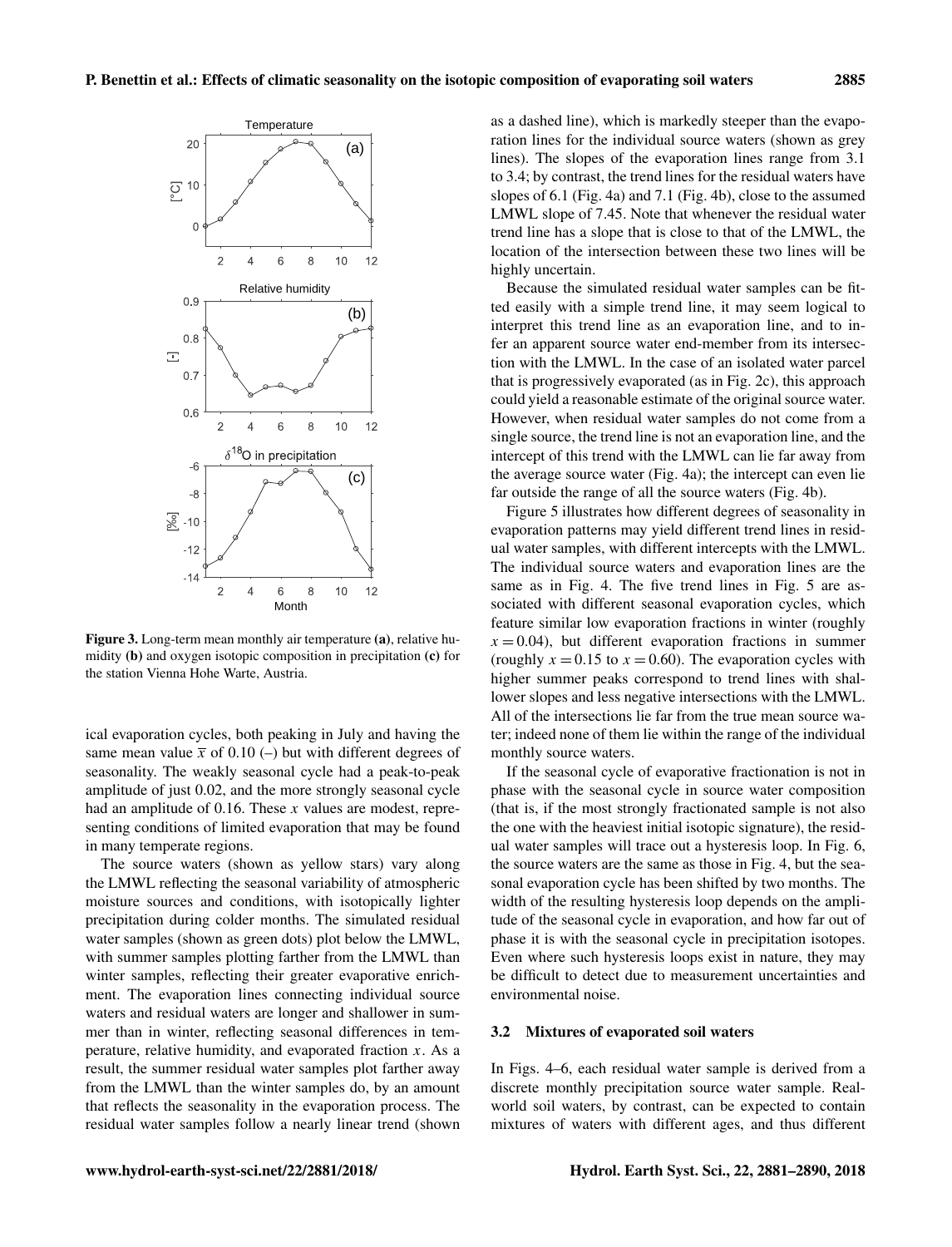<span id="page-5-0"></span>

Figure 4. Effect of atmospheric seasonality on the isotopic composition of residual water from seasonally varying precipitation. The evaporatively fractionated residual water samples (green dots) cluster around a trend line (dashed line) which is much steeper than the individual evaporation lines (grey lines). The effects of strong and weak seasonality in evaporation rates (represented by  $x$ , the fraction of the initial volume that has evaporated) are shown in (a) and (b), respectively. The insets show the assumed annual cycles in evaporated fractions x.

<span id="page-5-1"></span>

Figure 5. Examples of trend lines and intercepts arising from various seasonal evaporation patterns (inset).

source water signatures and evaporative fractionation trajectories. For simplicity, we simulated the soil as a well-mixed reservoir that integrates each month's residual waters. Mathematically this means that the composition of the soil pool is an exponentially weighted running average of the residual water samples shown in Fig. [4a](#page-5-0). For purposes of illustration we used a time constant of six months, such that the samemonth contribution to each sample is roughly 15 % and the contribution from the previous 12 months is roughly 86 % of the total. The results are shown in Fig. [7a](#page-6-0).

<span id="page-5-2"></span>

Figure 6. Hysteretic pattern arising in the computed residual liquid when the seasonality of evaporation rates is shifted relative to the seasonality of the source water composition (see inset).

The same procedure was used to create Fig. [7b](#page-6-0), except we considered each of the approximately 600 individual monthly  $\delta^{18}$ O and  $\delta^2$ H values available at Hohe Warte (the cloud of grey dots) as meteoric source waters. These source waters were not constrained to lie along the LMWL, in contrast to the analyses presented above. These source waters were individually evaporated and fractionated, by amounts that depended on the individual monthly temperature and relative humidity (and the same seasonal cycle in the evaporated fraction  $x$  that was assumed in Figs. [4a](#page-5-0), [6,](#page-5-2) and [7a](#page-6-0)). We then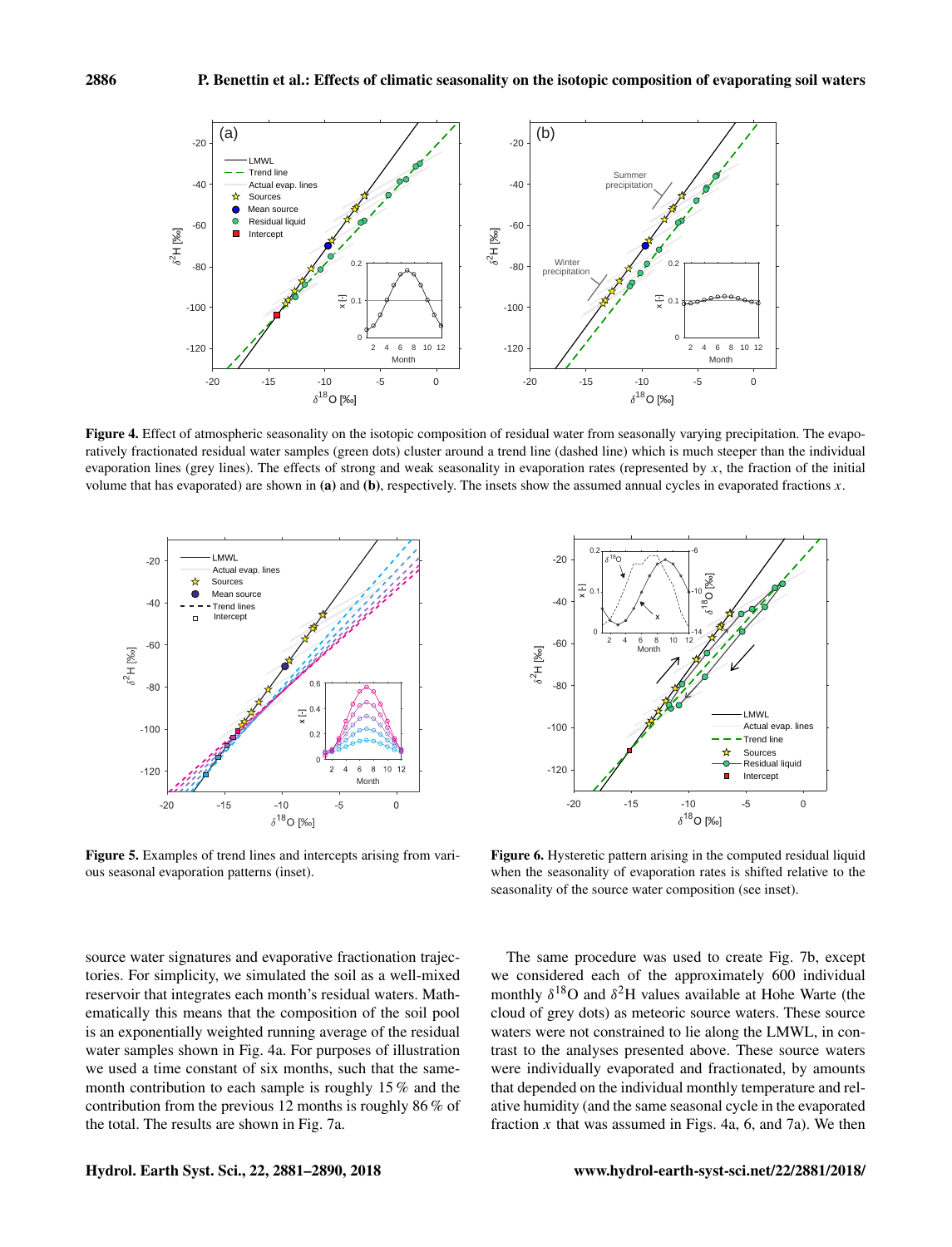<span id="page-6-0"></span>

Figure 7. Isotopic composition of modeled soil waters (triangles) obtained by mixing evaporated source waters through an exponential function. Soil water isotopic compositions were obtained starting from (a) long-term monthly sources (as in Figs. [4–](#page-5-0)[6\)](#page-5-2), and (b) individual monthly isotopic sources, recorded at Vienna Hohe Warte station between 1961 and 2015 (grey dots).

applied the same running weighted time averaging used in Fig. [7a](#page-6-0), with the resulting cloud of residual water samples shown in Fig. [7b](#page-6-0). The more that the residual water samples are time-averaged, the more their scatter will be compressed and the smaller the portion of the dual-isotope plot they will occupy, but their trend line will remain almost the same. The exponentially weighted averaging used here also introduces a time lag of roughly 3–4 months between the seasonal cycle in the source water and the seasonal cycle in the timeaveraged soil water. For this reason, the isotopically heaviest soil water samples are found in October even though the isotopically heaviest precipitation falls in the summer. (Different time constants in the weighted averaging would yield different lag intervals.) Similar lag periods of several months are often found in experimental studies (e.g., [Sprenger et al.,](#page-9-19) [2017b\)](#page-9-19).

Due to the scatter among the source water samples in Fig. [7b](#page-6-0), the evaporatively fractionated residual water samples are less collinear than in Fig. [7a](#page-6-0). Nonetheless, in both cases the trend lines intersect the LMWL far from the true mean source water. Because the intersection point lies within the range of the individual winter precipitation samples, however, there is a risk that one could incorrectly infer that it represented a winter-precipitation source water for the evaporated soil samples (when in fact the winter precipitation in these simulations has hardly been evaporated at all).

# 4 Discussion and concluding remarks

The analyses presented above serve as a reminder that isotope samples need to be understood as combining the effects of source variation, mixing, and fractionation. Indeed, in our examples, all three of these effects jointly determine the isotopic patterns in the evaporated soil samples.

All else equal, the greater the isotopic variability in precipitation (and thus the larger the range of source waters), the closer the slope of the evaporated samples will lie to the LMWL (Fig. [8a](#page-7-0)). (Conversely, in the absence of any variability in precipitation, the evaporated samples would trace out evaporation lines instead.) All else equal, the greater the seasonality in evaporative fractionation, the more the slope of the evaporated samples will deviate from the LMWL (Fig. [8b](#page-7-0)). The intercept of the trend line with the LMWL is driven purely by these geometric considerations, and has no significance in its own right.

The seasonality of evaporative fractionation combines two factors: the variation in the slope of the evaporation line, and the variation in the amount of water lost to evaporation (as quantified by the evaporation fraction  $x$ ), which determines how far out on the evaporation line the evaporated samples are found. In most real-world situations, the second of these factors is likely to have a greater influence on the trend line of the evaporated samples (and thus on its intersection with the LMWL).

The more mixing the evaporated samples undergo, the more their variability will be compressed. In addition, the more closely that the variations in precipitation isotopes and evaporation rates are synchronized, the more the evaporated samples will follow a trend line; conversely, if they are out of phase, they will form a hysteresis loop.

Our analysis of the effects of variability in source signatures and evaporative fractionation has been couched in terms of seasonal patterns, but similar considerations apply to variations at other timescales as well. For example, under more arid conditions the evaporation line will have a flatter slope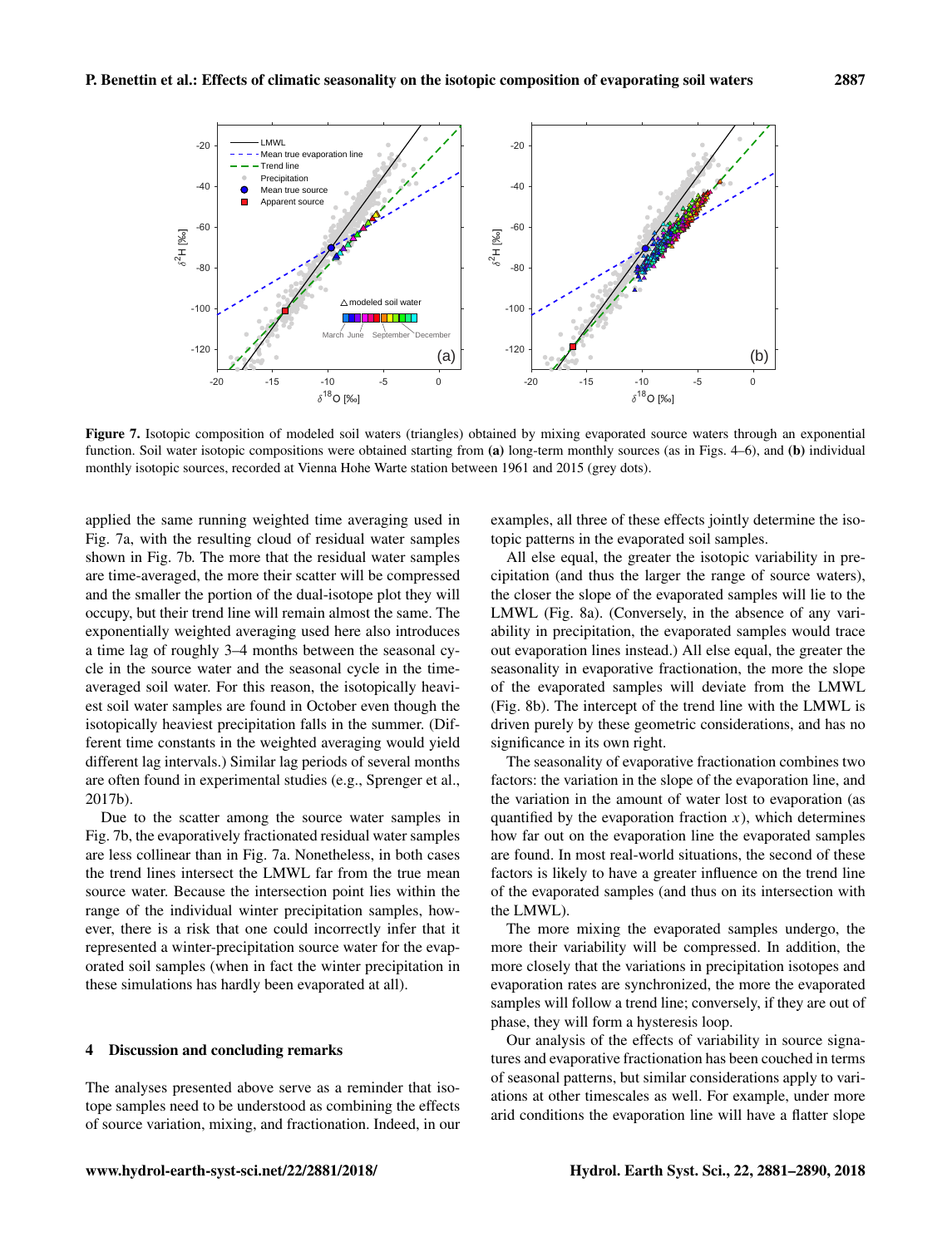<span id="page-7-0"></span>

Figure 8. Effects of precipitation source variability (a) and evaporation variability (b) on the trend line that interpolates evaporated soil water samples (dots). The trend line is much steeper than the evaporation lines, unless there is no variability in the source water isotopic composition.

and evaporative losses will be greater, both factors that will push evaporated samples farther from the LMWL. If those atmospheric conditions are also correlated with isotopically heavier source waters, the resulting residual water trend line will be similar to those we have simulated here (with a slope much steeper than a true evaporation line, and typically intersecting the LMWL far from the average source water).

The intersection between this trend line and the LMWL gives a heavily biased estimate of average source water, but what could give a better one? One can see from Fig. [7](#page-6-0) that a reasonable estimate of the average source water could be obtained by translating the individual evaporated samples back to the LMWL along assumed evaporation lines, yielding estimates of their pre-evaporation compositions which are then averaged. Ideally the slope of each evaporation line would be determined from atmospheric conditions that are specific to each evaporated sample. But even where these are unknown, any reasonable estimate of the evaporation slope will yield much better results than the slope of the trend line through the evaporated samples.

We have chosen a relatively simple model to simulate the evaporative fractionation of the residual water samples. More sophisticated models of evaporative fractionation in soil water have been proposed (see, e.g., [Mathieu and Bariac,](#page-9-14) [1996;](#page-9-14) [Soderberg et al.,](#page-9-15) [2012;](#page-9-15) [Dubbert et al.,](#page-8-19) [2013;](#page-8-19) [Good et al.,](#page-8-20) [2014\)](#page-8-20). Results from these models may provide more accurate estimates of the kinetic fractionation factors and thus of the slope of the evaporation line (and its variability). However, use of these models is unlikely to yield qualitatively different results from those in Figs. [4](#page-5-0)[–7,](#page-6-0) because other reasonable estimates of the fractionation factors (and thus of the slopes of the evaporation lines) will make little difference to the slope of the trend line running through the evaporated samples. Our analysis also invokes the simplifying assumption that (for example) July's rainfall only evaporates under July conditions. But if some of July's rainfall is stored until August, September, October, etc. then some of it should also evaporate under those conditions. Arguably our analysis could be superseded by a detailed process model that simulates the time-dependent storage and release of water in soils. However, such a model would complicate the analysis considerably and we have no reason to believe that it would yield substantially different results.

The data and equations presented in this paper are not novel, and many readers will not be surprised by our conclusion that trend lines through evaporated samples can differ widely from true evaporation lines. Nonetheless, our analysis shows how residual water trend lines can result from the interplay of seasonally varying isotopic inputs and evaporation rates, and shows that their intersection with the LMWL will generally be a highly unreliable guide to the average source water composition. Analyses that have used these trend lines to identify the compositions of source waters may be substantially in error, and therefore should be re-examined. Because plant uptake is generally not strongly fractionating, isotopic variations in soil water are likely to be transferred to plant xylem, and thus we expect that our conclusions will also apply to xylem water as well. Whether on seasonal or synoptic timescales, the regional and global energy dynamics that drive variations in source water composition and evaporative fractionation are likely to be widespread. Thus, although results for individual sites and time periods may differ in quantitative details from those presented here, we expect the qualitative patterns to be general.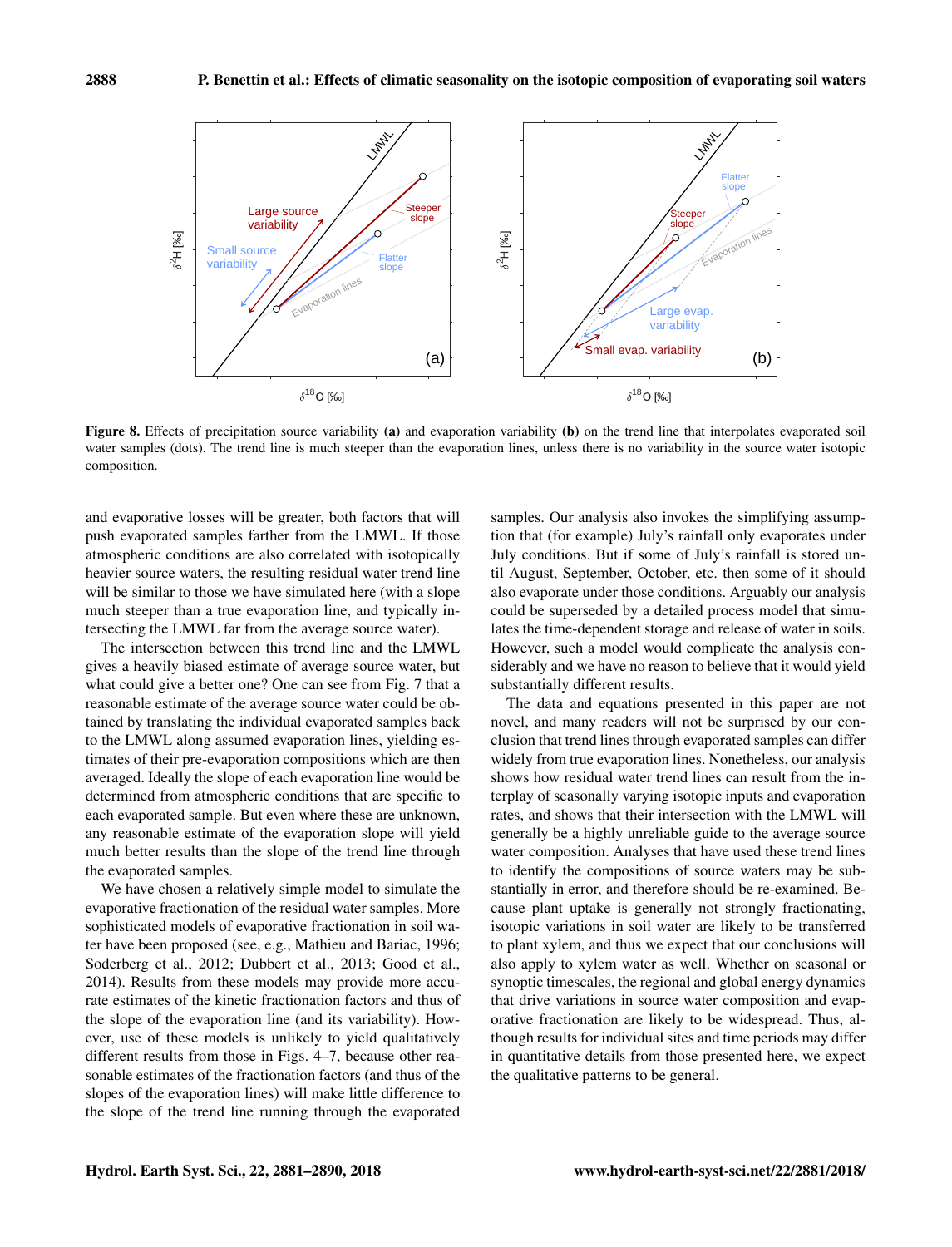*Code and data availability.* Isotopic data for the Vienna Hohe Warte station, Austria, are freely available from the Global Network of Isotopes in Precipitation (GNIP Database), provided by IAEA/WMO and accessible at: [https://nucleus.iaea.org/wiser.](https://nucleus.iaea.org/wiser) A Matlab code to implement the equations described in Sect. [2](#page-1-2) is freely available at <https://github.com/pbenettin/evaporation-lines> and provided in the Supplement.

*Supplement.* The supplement related to this article is available online at: [https://doi.org/10.5194/hess-22-2881-2018-supplement.](https://doi.org/10.5194/hess-22-2881-2018-supplement)

*Competing interests.* The authors declare that they have no conflict of interest.

*Acknowledgements.* This article was inspired by discussions at the workshop on "Isotope-based studies of water partitioning and plant-soil interactions in forested and agricultural environments", which was held in September 2017 in San Casciano in Val di Pesa, Florence, Italy. Paolo Benettin thanks the ENAC school at EPFL for financial support. Till H. M. Volkmann gratefully acknowledges support by the National Science Foundation (grant 1334452). The authors thank Nils Michelsen for catching a small error in a previous draft, and the two anonymous referees for their comments on the manuscript.

Edited by: Markus Hrachowitz Reviewed by: two anonymous referees

#### References

- <span id="page-8-1"></span>Allison, G. B. and Barnes, C. J.: Estimation of evaporation from non-vegetated surfaces using natural deuterium, Nature, 301, 143–145, https://doi.org[/10.1038/301143a0,](https://doi.org/10.1038/301143a0) 1983.
- <span id="page-8-5"></span>Brooks, J. R., Barnard, H. R., Coulombe, R., and McDonnell, J. J.: Ecohydrologic separation of water between trees and streams in a Mediterranean climate, Nat. Geosci., 3, 100–104, https://doi.org[/10.1038/ngeo722,](https://doi.org/10.1038/ngeo722) 2010.
- <span id="page-8-11"></span>Craig, H.: Isotopic Variations in Meteoric Waters, Science, 133, 1702–1703, https://doi.org[/10.1126/science.133.3465.1702,](https://doi.org/10.1126/science.133.3465.1702) 1961.
- <span id="page-8-14"></span>Craig, H. and Gordon, L. I.: Deuterium and oxygen 18 variations in the ocean and marine atmosphere, in: Stable Isotopes in Oceanographic Studies and Paleotemperatures, Spoleto, Italy, edited by: Tongiorgi, E., Consiglio nazionale delle ricerche, Laboratorio di geologia nucleare, Spoleto, Italy, 9–130, 1965.
- <span id="page-8-12"></span>Dansgaard, W.: Stable isotopes in precipitation, Tellus, 16, 436– 468, https://doi.org[/10.1111/j.2153-3490.1964.tb00181.x,](https://doi.org/10.1111/j.2153-3490.1964.tb00181.x) 1964.
- <span id="page-8-6"></span>Dawson, T. E. and Ehleringer, J. R.: Streamside trees that do not use stream water, Nature, 350, 335–337, https://doi.org[/10.1038/350335a0,](https://doi.org/10.1038/350335a0) 1991.
- <span id="page-8-0"></span>Dawson, T. E. and Ehleringer, J. R.: Chapter 6 – Plants, Isotopes and Water Use: A Catchment-Scale Perspective, in: Isotope Tracers in Catchment Hydrology, edited by: Kendall, C. and McDonnell, J. J., Elsevier, Amsterdam, 165–202, https://doi.org[/10.1016/B978-0-444-81546-0.50013-6,](https://doi.org/10.1016/B978-0-444-81546-0.50013-6) 1998.
- <span id="page-8-7"></span>Dawson, T. E. and Simonin, K. A.: The Roles of Stable Isotopes in Forest Hydrology and Biogeochemistry, in: Forest Hydrology and Biogeochemistry: Synthesis of Past Research and Future Directions, vol. 216 of Ecological Studies, edited by: Levia, D. F., Carlyle-Moses, D., and Tanaka, T., Springer Netherlands, Dordrecht, 137–161, https://doi.org[/10.1007/978-94-007-1363-](https://doi.org/10.1007/978-94-007-1363-5) [5,](https://doi.org/10.1007/978-94-007-1363-5) 2011.
- <span id="page-8-4"></span>Dawson, T. E., Mambelli, S., Plamboeck, A. H., Templer, P. H., and Tu, K. P.: Stable Isotopes in Plant Ecology, Annu. Rev. Ecol. Syst., 33, 507–559, Ecology, Annu. Rev. Ecol. Syst., 33, https://doi.org[/10.1146/annurev.ecolsys.33.020602.095451,](https://doi.org/10.1146/annurev.ecolsys.33.020602.095451) 2002.
- <span id="page-8-13"></span>Dogramaci, S., Skrzypek, G., Dodson, W., and Grierson, P. F.: Stable isotope and hydrochemical evolution of groundwater in the semi-arid Hamersley Basin of subtropical northwest Australia, J. Hydrol., 475, 281–293, https://doi.org[/10.1016/j.jhydrol.2012.10.004,](https://doi.org/10.1016/j.jhydrol.2012.10.004) 2012.
- <span id="page-8-19"></span>Dubbert, M., Cuntz, M., Piayda, A., Maguás, C., and Werner, C.: Partitioning evapotranspiration – Testing the Craig and Gordon model with field measurements of oxygen isotope ratios of evaporative fluxes, J. Hydrol., 496, 142–153, https://doi.org[/10.1016/j.jhydrol.2013.05.033,](https://doi.org/10.1016/j.jhydrol.2013.05.033) 2013.
- <span id="page-8-3"></span>Ehleringer, J. R. and Dawson, T. E.: Water uptake by plants: perspectives from stable isotope composition, Plant Cell Environ., 15, 1073–1082, https://doi.org[/10.1111/j.1365-](https://doi.org/10.1111/j.1365-3040.1992.tb01657.x) [3040.1992.tb01657.x,](https://doi.org/10.1111/j.1365-3040.1992.tb01657.x) 1992.
- <span id="page-8-9"></span>Evaristo, J., Jasechko, S., and McDonnell, J. J.: Global separation of plant transpiration from groundwater and streamflow, Nature, 525, 91–94, https://doi.org[/10.1038/nature14983,](https://doi.org/10.1038/nature14983) 2015.
- <span id="page-8-15"></span>Gat, J. R.: Oxygen and hydrogen isotopes in the hydrologic cycle, Annu. Rev. Earth Planet. Sci., 24, 225–262, https://doi.org[/10.1146/annurev.earth.24.1.225,](https://doi.org/10.1146/annurev.earth.24.1.225) 1996.
- <span id="page-8-18"></span>Gibson, J. J., Birks, S. J., and Edwards, T. W. D.: Global prediction of  $\delta_A$  and  $\delta^2$ H- $\delta^{18}$ O evaporation slopes for lakes and soil water accounting for seasonality, Global Biogeochem. Cy., 22, https://doi.org[/10.1029/2007GB002997,](https://doi.org/10.1029/2007GB002997) 2008.
- <span id="page-8-17"></span>Gibson, J. J., Birks, S., and Yi, Y.: Stable isotope mass balance of lakes: a contemporary perspective, Quaternary Sci. Rev., 131, 316–328, https://doi.org[/10.1016/j.quascirev.2015.04.013,](https://doi.org/10.1016/j.quascirev.2015.04.013) 2016.
- <span id="page-8-8"></span>Goldsmith, G. R., Muñoz-Villers, L. E., Holwerda, F., McDonnell, J. J., Asbjornsen, H., and Dawson, T. E.: Stable isotopes reveal linkages among ecohydrological processes in a seasonally dry tropical montane cloud forest, Ecohydrology, 5, 779–790, https://doi.org[/10.1002/eco.268,](https://doi.org/10.1002/eco.268) 2012.
- <span id="page-8-16"></span>Gonfiantini, R.: Environmental isotopes in lake studies, in: The Terrestrial Environment, B, Handbook of Environmental Isotope Geochemistry, edited by: Fritz, P. and Fontes, J., Elsevier, Amsterdam, 113–168, https://doi.org[/10.1016/B978-0-444-](https://doi.org/10.1016/B978-0-444-42225-5.50008-5) [42225-5.50008-5,](https://doi.org/10.1016/B978-0-444-42225-5.50008-5) 1986.
- <span id="page-8-20"></span>Good, S. P., Soderberg, K., Guan, K., King, E. G., Scanlon, T. M., and Caylor, K. K.:  $\delta^2$ H isotopic flux partitioning of evapotranspiration over a grass field following a water pulse and subsequent dry down, Water Resour. Res., 50, 1410–1432, https://doi.org[/10.1002/2013WR014333,](https://doi.org/10.1002/2013WR014333) 2014.
- <span id="page-8-2"></span>Healy, R. W. and Scanlon, B. R.: Estimating groundwater recharge, Cambridge University Press, Cambridge, New York, 2010.
- <span id="page-8-10"></span>Hervé-Fernández, P., Oyarzún, C., Brumbt, C., Huygens, D., Bodé, S., Verhoest, N. E. C., and Boeckx, P.: Assessing the "two water worlds" hypothesis and water sources for native and exotic